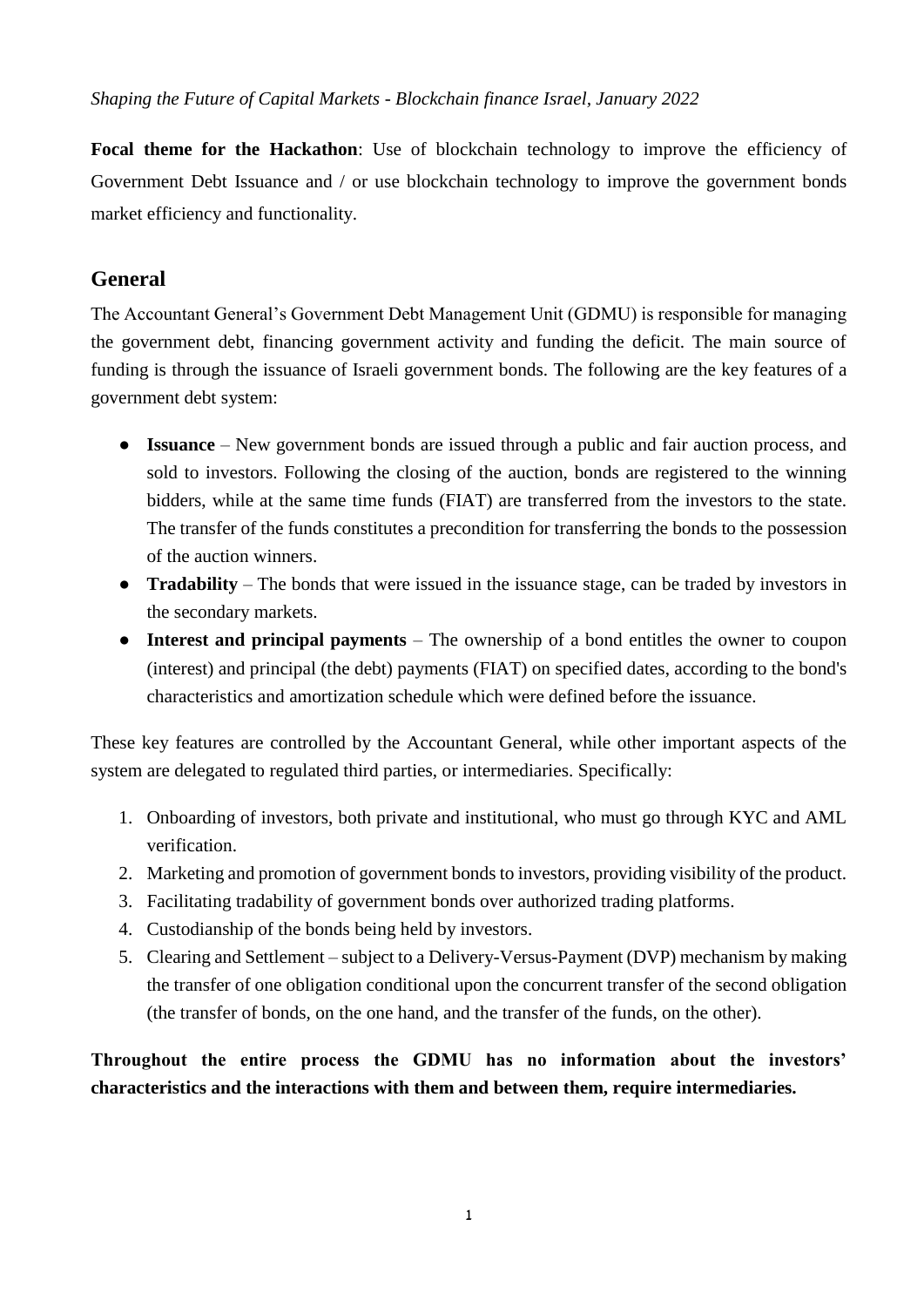# **Current practice**



The Auction / Primary Market

The auction is managed through a competitive process that allows investors to bid on both the amount and the price of the bond.

The GDMU publishes in advance the following characteristics for each auction:

- Bond characteristics: ISIN (International Securities Identification Number), name, type, coupon, maturity date, amortization schedule, etc.
- Auction date, start and closing times
- Total offered amount to be issued
- Settlement date (in accordance to market practice, usually the day following the auction)

Investors submit their bids through selected intermediaries who were authorized in advance to participate and place bids in the GDMU's designated auction system (investors must go through an onboarding process with the intermediary to ensure proper regulatory compliance).

After the auction is closed the bids are sorted according to their price (highest to lowest). The investors will be allocated bonds according to their bid price until the total offered amount is reached.

#### Post-trade

Following the auction, the intermediary partner ensures that the bidders have the declared funds and are available for transfer.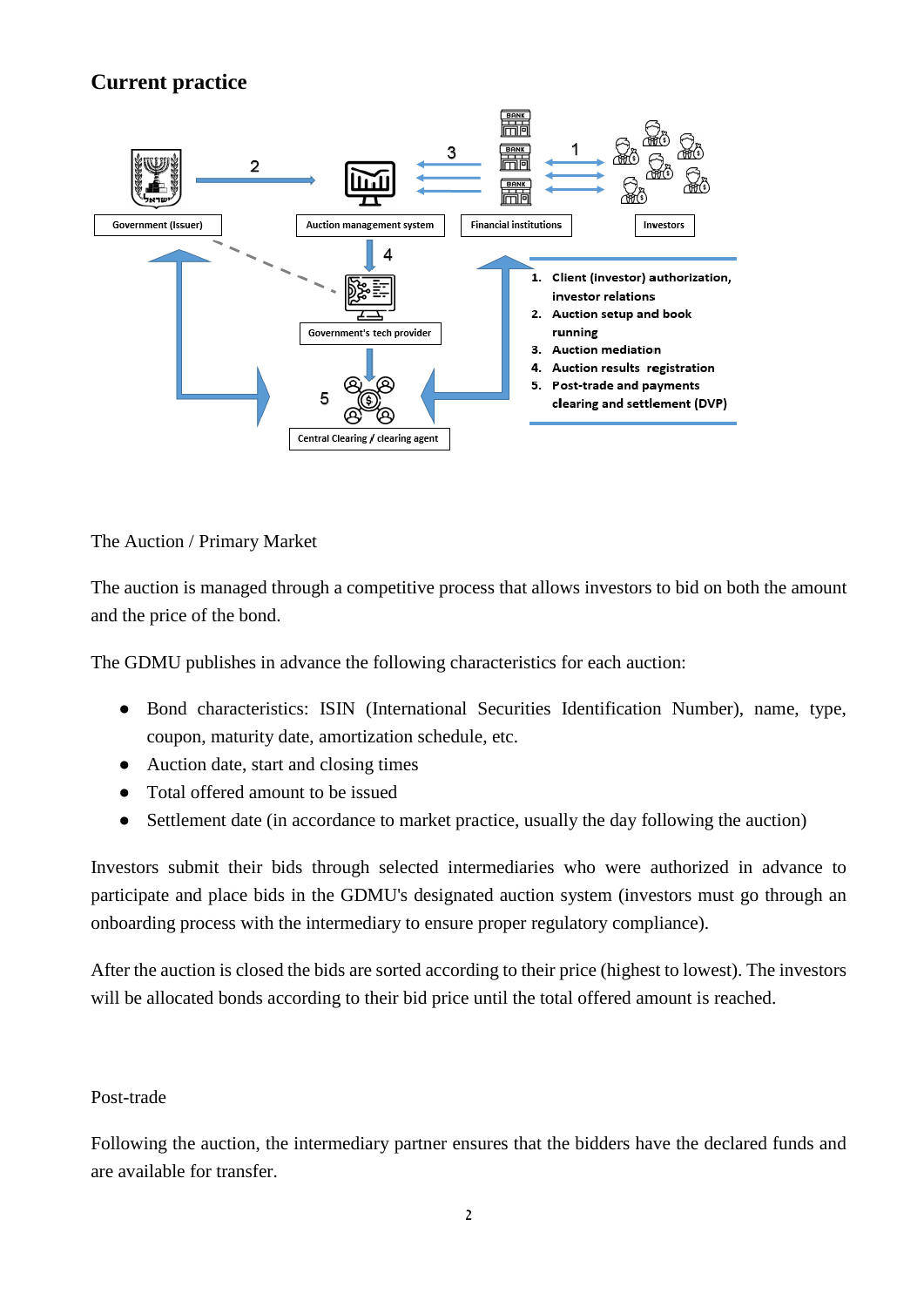The issuance process is concluded after the DVP based clearing and settlement are completed. The following trading day,trading in the secondary market commences.

### Secondary market

Following their issuance, bonds are available for trading in the secondary market, typically on trading platforms (such as the Tel-Aviv Stock Exchange and MTS-Israel) or Over-the-Counter (OTC). Some data and information related to the trades is transparent to all market participants (transaction's price, size, date and time) by the trading platform. Following each transaction executed in the secondary market begins a clearing and settlement phase.

Trading days are subject to market practices (in the domestic market, for example, Sunday to Thursday, with clearing and settlement on Sunday to Friday).

Debt and coupons payments

Refers to the process where the GDMU executes the coupon and principal payments according to the bond's payment dates (as established in the published details).

## **DLT-based distribution of issued Israeli government bonds**

We are looking for blockchain-based solutions that can address the requirements of the different parties involved. Specifically, mitigating risks and increasing efficiency for the Accountant General and the investors.

Can any of these components and aspects be managed through a blockchain-based solution?

- Build a Government-to-Citizen issuance model that will allow:
	- Increase decentralization and improve system efficiency in the issuance, post-trade and payment components.
	- Provide direct ownership of bonds to the investors (retail, institutional, etc.).
	- Ensuring transparency from the government to all types of investors.
- Build a secure auction protocol for bond issuance to:
	- Ensure the existence of funds or credit so that winning bidders are ensured to complete the purchase transaction.
	- Prevent investors from changing their bids after the auction closes, while enabling them to add, modify or delete the bid while the auction is ongoing.
	- Enable the GDMU to maintain bookkeeping from the auction data stored on the blockchain.
	- $\circ$  Publish in real-time the auction results (amount issued, bid-to-cover ratio, minimal price received, cut-off price).
	- Reveal to the winners their allocation and enable them to complete the operation.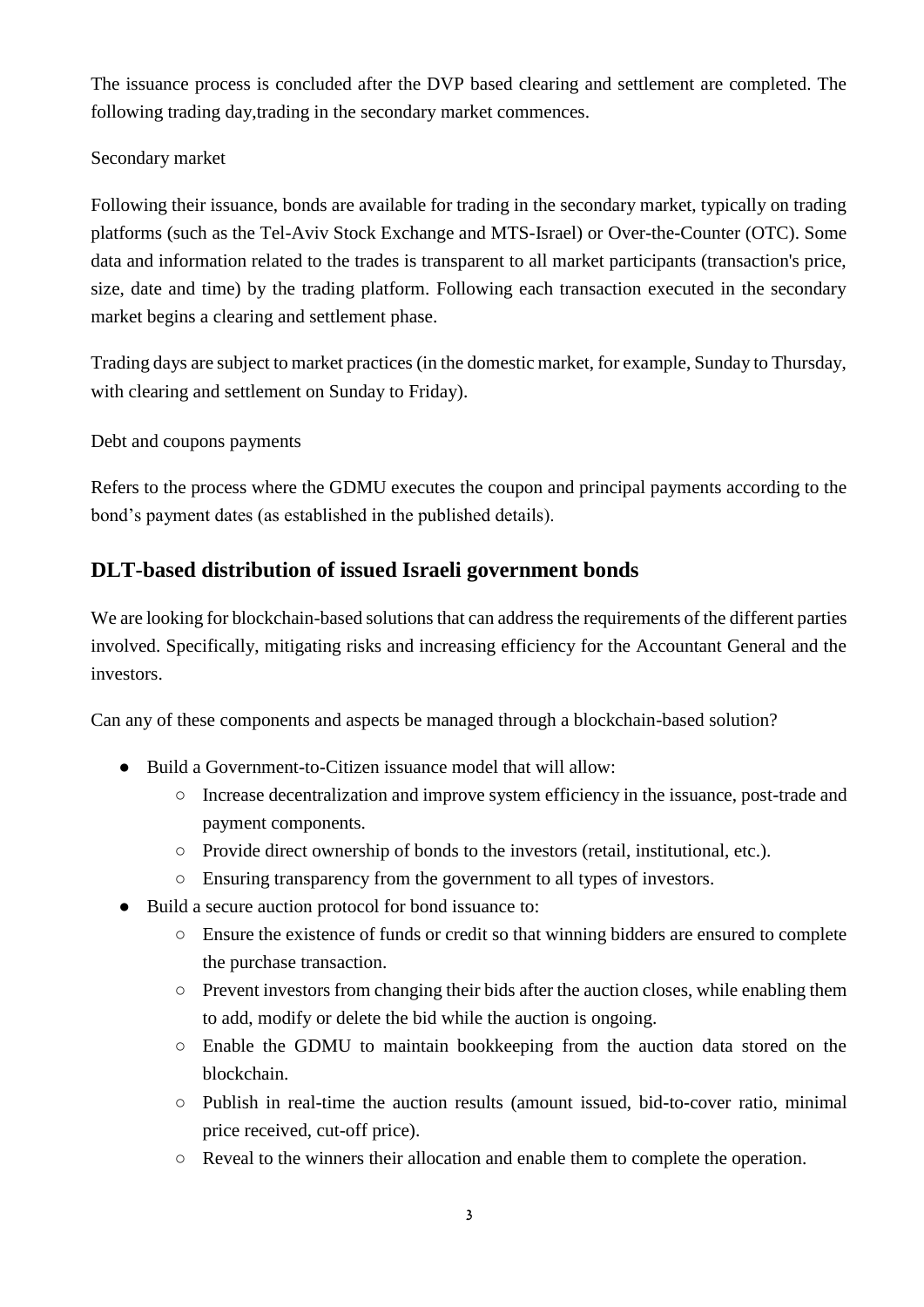- Build a Peer-to-Peer transactional system to:
	- Establish commercial assurance, where the settlement process is based on DVP mechanism, assuring settlement finality and executed either real time or close-to-realtime.
	- Guarantee direct ownership and full custodianship to the buyer of the bond.
	- Enable payments (coupons and principals) derived from the bonds, to be paid by the GDMU, taking into account that the ownership of bonds changes due to trading in the secondary market.
- Enable the trade-off between privacy vs auditability of the system to:
	- Provide a clear and trusted picture of the current state of the system for the purpose of government auditability, that includes:
		- The blockchain identity of the owner.
		- Confirmation that the owner has been onboarded according to regulation (jurisdiction, KYC, AML). On this aspect the issuance cannot be permissionless with respect to the investors which are eligible to participate in the issuances. The issuances must include a method to confirm that access to the issuances and on-boarding complies with client due-diligence (CDD) requirements:
		- Investors' general characteristics :
			- Type: retail, institutional, bank, etc.
			- Place of domicile.
			- Legal eligibility of investors.
	- Preserving bidders' privacy:
		- The blockchain identity of each bidder in the auction is known to the GDMU, but not necessarily their real-life identity.
		- The identity of each bidder, as well as the price and amount offered, is not disclosed to other investors.
		- The identity of counterparties to a trade in the secondary market is kept hidden from the public, but for the purpose of fixing market price the trades' price and amount may be disclosed (note that privacy-enhancing techniques could be used to prevent this disclosure).
		- The GDMU uses analytical tools to analyze the historical issuance data. The data should be recorded on the blockchain and available exclusively to the GDMU.

# **Appendix: Terms and definitions**

### **Bonds:**

Debt securities are a type of loan, being issued by an issuer, and sold to investors (primary market). Typically, bonds pay regular interest payments (coupons) to investors, and return the full principal loaned when the bond matures.